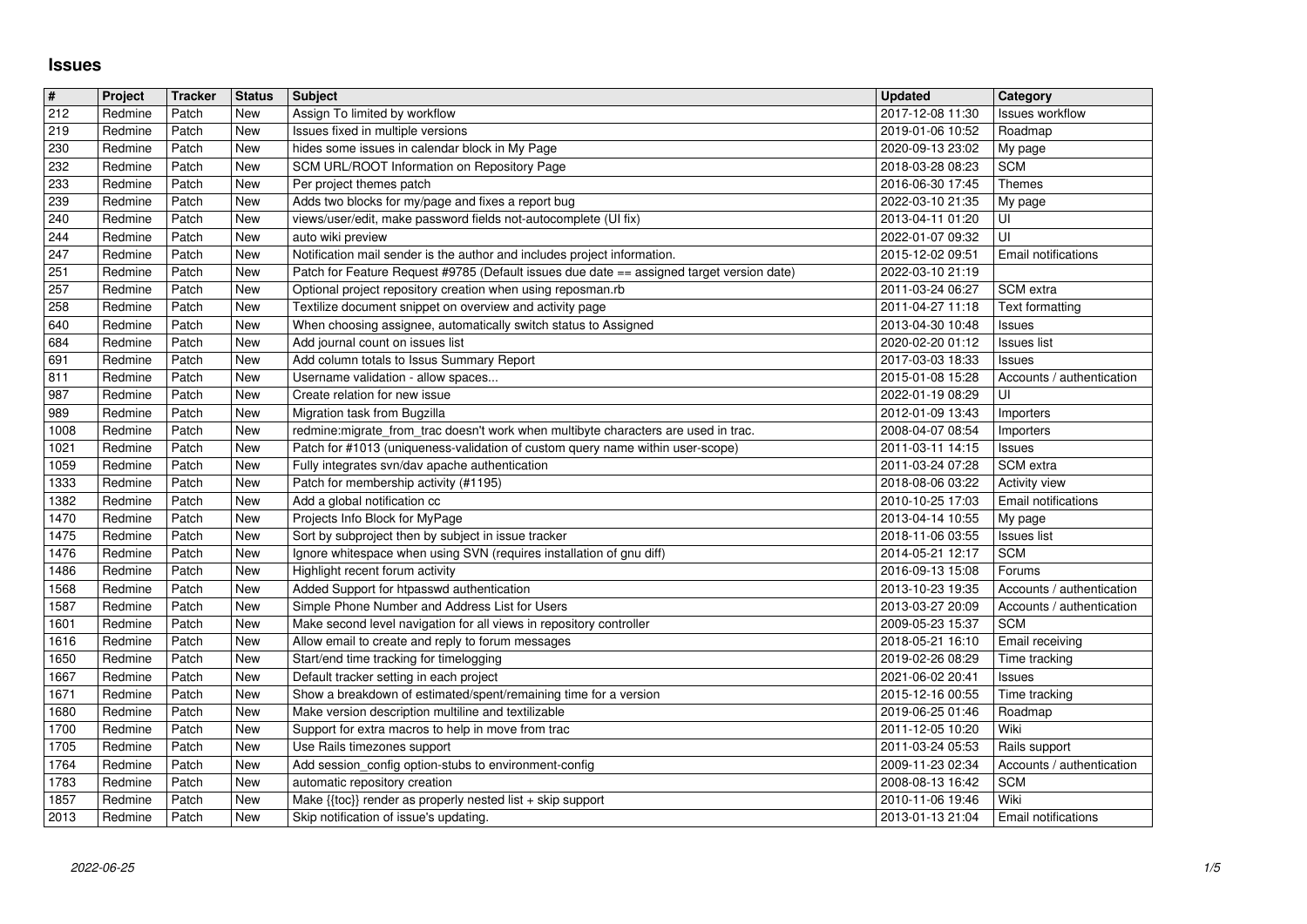| $\sqrt{t}$<br>2016 | Project<br>Redmine | Tracker<br>Patch | <b>Status</b><br>New | <b>Subject</b><br>Tracker Moves of an Issue should create an entry in the activity                                                                           | <b>Updated</b><br>2019-05-09 14:59                 | Category<br>Activity view      |
|--------------------|--------------------|------------------|----------------------|--------------------------------------------------------------------------------------------------------------------------------------------------------------|----------------------------------------------------|--------------------------------|
| 2054               | Redmine            | Patch            | <b>New</b>           | Trac Tables are not converted into Redmine                                                                                                                   | 2016-09-15 16:14                                   | Importers                      |
| 2106<br>2114       | Redmine<br>Redmine | Patch<br>Patch   | New<br>New           | Ability to choose period in 'Spent time' and count of watched issues on 'My page'.<br>Fixed Bugs in Importer Area                                            | 2013-03-21 06:25<br>2009-07-16 16:45               | UI<br>Importers                |
| 2195               | Redmine            | Patch            | New                  | wiki marco to link to files                                                                                                                                  | 2008-11-15 17:37                                   | Attachments                    |
| 2198<br>2281       | Redmine<br>Redmine | Patch<br>Patch   | New<br>New           | print short list of users in overview page of project<br>Total-columns in the issue summary (issue_report)                                                   | 2016-09-15 10:00<br>2019-02-15 15:24               | Projects<br>UI                 |
| 2459               | Redmine            | Patch            | New                  | Links and filters for project and author in activity and search pages                                                                                        | 2016-09-13 17:19<br>2016-09-13 14:48               | UI                             |
| 2504<br>2510       | Redmine<br>Redmine | Patch<br>Patch   | New<br>New           | Importing Trac "Ticket keywords"<br>[SCM, Bazaar] Prefer revision's "author" field over "committer" if available                                             | 2009-01-14 18:58                                   | Importers<br><b>SCM</b>        |
| 2525<br>2576       | Redmine<br>Redmine | Patch<br>Patch   | New<br>New           | Redmine management of Git repositories<br>Partially decouple application_helper.rb from Gravatar                                                             | 2013-09-23 01:51<br>2009-03-24 22:34               | <b>SCM</b>                     |
| 2631               | Redmine            | Patch            | New                  | Add breadcrumbs to news pages                                                                                                                                | 2016-05-10 11:18                                   | UI                             |
| 2685<br>2696       | Redmine<br>Redmine | Patch<br>Patch   | New<br>New           | Display notice when commenting on closed tickets<br>Add subcategory to category                                                                              | 2013-01-13 21:04<br>2009-11-23 14:56               | <b>Issues</b><br><b>Issues</b> |
| 2746               | Redmine            | Patch            | New                  | Send out issue priority in the email notification header                                                                                                     | 2021-05-19 08:30                                   | Email notifications            |
| 2748<br>2750       | Redmine<br>Redmine | Patch<br>Patch   | New<br>New           | Improved Trac-Importer with subversion repository migration<br>Project tinyurl                                                                               | 2010-03-08 21:58<br>2010-10-25 17:02               | Importers<br>Projects          |
| 2862<br>2931       | Redmine<br>Redmine | Patch<br>Patch   | New<br>New           | Make user sorting by his localized encoding name instead of utf-8 encoding name<br>Templating for description of new tickets by Tracker                      | 2011-03-24 06:01<br>2015-07-07 20:14               | 118n<br><b>Issues</b>          |
| 3052               | Redmine            | Patch            | New                  | Patch for Redmine to persist form state when adding multiple issues                                                                                          | 2010-11-27 00:40                                   | <b>Issues</b>                  |
| 3117<br>3195       | Redmine<br>Redmine | Patch<br>Patch   | New<br>New           | Add the possibility to select the comment field to /timelog/report<br>issue's start date could be the latest due date of predecessors                        | 2010-12-22 00:29<br>2021-08-06 22:38               | Time tracking<br><b>Issues</b> |
| 3245               | Redmine            | Patch            | New                  | Roadmap - show Estimated Time and Spent Time                                                                                                                 | 2017-11-26 10:52                                   | Roadmap                        |
| 3274<br>3357       | Redmine<br>Redmine | Patch<br>Patch   | New<br>New           | Wiki Page Categories<br>Revision log relative to current location in the Repository Browser                                                                  | 2010-10-25 17:02<br>2009-05-18 23:00               | Wiki<br><b>SCM</b>             |
| 3358               | Redmine<br>Redmine | Patch<br>Patch   | New                  | Advanced LDAP authentication                                                                                                                                 | 2018-06-05 13:37                                   | LDAP<br><b>SCM</b>             |
| 3394<br>3437       | Redmine            | Patch            | New<br>New           | stripping comments prevents importing Trac compatible subversion messages<br>Textile parser regression with !! url                                           | 2012-05-03 08:08<br>2011-03-23 10:54               | Text formatting                |
| 3477<br>3586       | Redmine<br>Redmine | Patch<br>Patch   | New<br>New           | Fix access handler to remove the need for a separate svn-private/git-private<br>Add an option to filter issues by people who were assigned to it in the past | 2011-03-24 07:38<br>2013-12-17 11:10               | SCM extra<br><b>Issues</b>     |
| 3606               | Redmine            | Patch            | New                  | Copy queries                                                                                                                                                 | 2017-03-20 06:30                                   | UI                             |
| 3608<br>3712       | Redmine<br>Redmine | Patch<br>Patch   | New<br>New           | migrate_from_mantis encoding patch<br>enhanced mod_perl module for apache                                                                                    | 2011-03-24 10:44<br>2013-08-27 17:51               | Importers<br>SCM extra         |
| 3732               | Redmine            | Patch            | New                  | Incoming mail IMAP : Notify when an error occurs                                                                                                             | 2013-01-13 21:04                                   | Email receiving                |
| 3749<br>3754       | Redmine<br>Redmine | Patch<br>Patch   | New<br>New           | Wiki. TOC. The standardised anchors and admissible "fragment" part of URI.<br>add some additional URL paths to robots.txt                                    | 2009-08-18 01:10<br>2015-02-04 20:35               | Wiki                           |
| 3756<br>$3770$     | Redmine<br>Redmine | Patch<br>Patch   | New<br>New           | Integer custom fields should use correct query controls<br>text/html documents force currently firefox to open download dialog                               | 2010-10-25 17:03<br>2011-03-23 11:02   Attachments | Custom fields                  |
| 3803               | Redmine            | Patch            | New                  | Show custom user fields in csv export of time entry reports                                                                                                  | 2009-09-01 15:01                                   | Time tracking                  |
| 3806<br>3827       | Redmine<br>Redmine | Patch<br>Patch   | New<br>New           | Template engine<br>Allow (SVN) repository browsing in Redmine.pm                                                                                             | 2018-01-16 17:13<br>2014-11-10 15:44               | Wiki<br>SCM extra              |
| 3901               | Redmine            | Patch            | New                  | Make length of short project description customizable                                                                                                        | 2009-09-23 08:46                                   |                                |
|                    |                    |                  |                      |                                                                                                                                                              |                                                    |                                |
|                    |                    |                  |                      |                                                                                                                                                              |                                                    |                                |
|                    |                    |                  |                      |                                                                                                                                                              |                                                    |                                |
|                    |                    |                  |                      |                                                                                                                                                              |                                                    |                                |
|                    |                    |                  |                      |                                                                                                                                                              |                                                    |                                |
|                    |                    |                  |                      |                                                                                                                                                              |                                                    |                                |
|                    |                    |                  |                      |                                                                                                                                                              |                                                    |                                |
|                    |                    |                  |                      |                                                                                                                                                              |                                                    |                                |
|                    |                    |                  |                      |                                                                                                                                                              |                                                    |                                |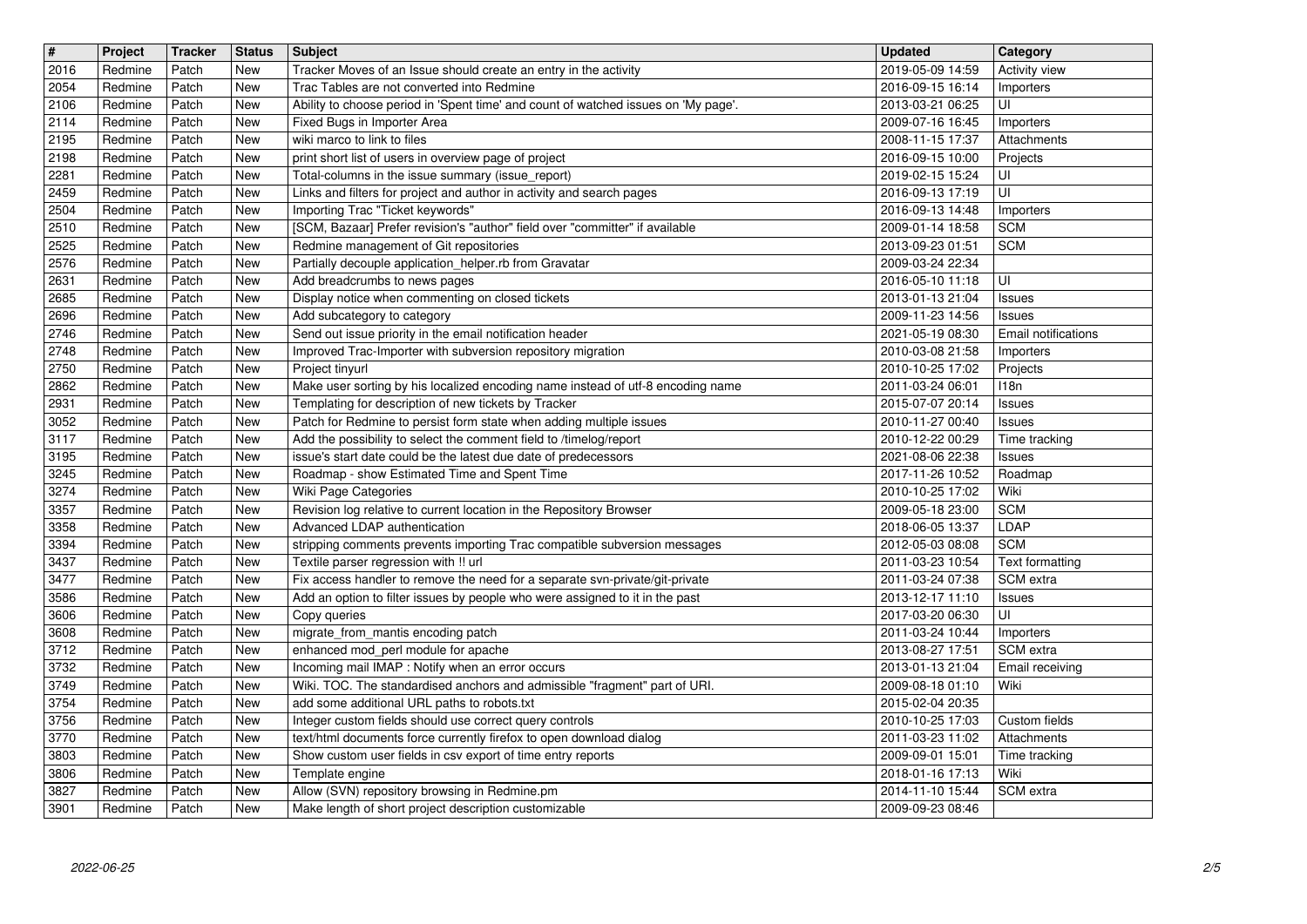| $\sqrt{t}$<br>4029 | Project<br>Redmine | <b>Tracker</b><br>Patch | <b>Status</b><br>New | <b>Subject</b><br>Deletion of redmine-project should delete svn-project, too                                                             | <b>Updated</b><br>2011-03-29 06:36   | Category<br>SCM extra                                  |
|--------------------|--------------------|-------------------------|----------------------|------------------------------------------------------------------------------------------------------------------------------------------|--------------------------------------|--------------------------------------------------------|
| 4071               | Redmine            | Patch                   | New                  | Accept more input when replying to a ticket using e-mail                                                                                 | 2010-11-12 14:17                     | Email receiving                                        |
| 4262<br>4277       | Redmine<br>Redmine | Patch<br>Patch          | New<br>New           | Bazaar: correct renames handling, other improvements<br>Add "hide prefixed projectname from issuesubject on issuelist" setting           | 2012-09-27 20:35<br>2010-11-14 01:03 | <b>SCM</b><br>Administration                           |
| 4520               | Redmine            | Patch                   | New                  | Simplify URL Matching in Redmine                                                                                                         | 2010-01-15 18:13                     | Text formatting                                        |
| 4535<br>4548       | Redmine<br>Redmine | Patch<br>Patch          | New<br>New           | Import Target Version from Mantis<br>please pull in debian branch                                                                        | 2010-01-07 23:25<br>2013-01-13 21:04 | Importers                                              |
| 4571<br>4580       | Redmine<br>Redmine | Patch<br>Patch          | New<br>New           | Allow labels for Redmine links<br>Run rake db:schema:dump after rake db:migrate_plugins                                                  | 2010-01-13 15:40<br>2010-10-25 17:03 | Text formatting                                        |
| 4635               | Redmine            | Patch                   | New                  | Filter by Role clause                                                                                                                    | 2010-01-22 16:06                     | <b>Issues</b>                                          |
| 4662<br>4665       | Redmine<br>Redmine | Patch<br>Patch          | New<br>New           | Handled-mail should use set issue assigned_to to the first "To" address<br>Projects not calling EnabledModule callbacks in some cases    | 2010-03-22 22:18<br>2010-10-25 17:00 | Email receiving<br>Projects                            |
| 4705               | Redmine            | Patch                   | New                  | Allow selection of up to five fields in timelog report                                                                                   | 2010-02-01 13:27                     | Time tracking                                          |
| 4755<br>4822       | Redmine<br>Redmine | Patch<br>Patch          | New<br>New           | Create and maintain groups from LDAP attributes<br>Version cannot be added from issue without existing versions                          | 2012-01-19 10:43<br>2013-05-10 10:16 | LDAP<br>UI                                             |
| 4878<br>4964       | Redmine<br>Redmine | Patch<br>Patch          | New<br>New           | More Hook Features<br>Change sorting order globally                                                                                      | 2012-08-20 19:06<br>2018-11-06 03:54 | Plugin API<br>Code cleanup/refactoring                 |
| 4977               | Redmine            | Patch                   | New                  | LDAP user cant change username and email                                                                                                 | 2010-03-03 17:30                     | LDAP                                                   |
| 4979<br>5027       | Redmine<br>Redmine | Patch<br>Patch          | New<br>New           | Human readable Time for the issue table<br>hook in the mail_handler                                                                      | 2019-02-15 18:50<br>2011-03-24 10:53 | UI<br>Email receiving                                  |
| 5035<br>5065       | Redmine<br>Redmine | Patch<br>Patch          | New<br>New           | Migrate from trac - Errors in wiki formating<br>Importing wiki with different encoding                                                   | 2010-11-13 04:54<br>2010-03-15 17:17 | Importers<br>Importers                                 |
| 5119               | Redmine            | Patch                   | New                  | "User group" custom field                                                                                                                | 2010-03-30 17:25                     | Custom fields                                          |
| 5200<br>5249       | Redmine<br>Redmine | Patch<br>Patch          | New<br>New           | Redmine.pm - LDAP Host as URI<br>rel=nofollow on external links                                                                          | 2010-03-28 22:14<br>2019-10-31 04:00 | <b>LDAP</b><br>Text formatting                         |
| 5389<br>5447       | Redmine<br>Redmine | Patch<br>Patch          | New<br>New           | Option redirect_to in UsersController#edit when a params :back is defined<br>User status can not be changed with javascript disabled     | 2010-04-27 19:01<br>2010-05-05 17:39 | Accounts / authentication<br>Accounts / authentication |
| 5530               | Redmine            | Patch                   | New                  | Additional hooks on top of the issue new/edit/bulk edit views                                                                            | 2016-12-30 09:20                     | Hook requests                                          |
| 5535<br>5554       | Redmine<br>Redmine | Patch<br>Patch          | New<br>New           | Assigned to issuelist filter: added <nobody> value<br/>Make links to various redmine objects more consistent</nobody>                    | 2018-08-31 14:45<br>2010-05-19 14:56 | Issues filter<br>Code cleanup/refactoring              |
| 5556<br>5668       | Redmine<br>Redmine | Patch<br>Patch          | New<br>New           | Display more projects in project jump box<br>Invite Feature for projects                                                                 | 2010-05-21 11:33<br>2011-07-14 23:52 | UI<br>Permissions and roles                            |
| 5669               | Redmine            | Patch                   | New                  | Subversion mirror creation.                                                                                                              | 2011-03-24 07:53                     | SCM extra                                              |
| 5690<br>5722       | Redmine<br>Redmine | Patch<br>Patch          | New<br>New           | Change LDAP password<br>Custom Boolean Fields cannot be set to true                                                                      | 2016-11-03 08:37<br>2011-04-18 08:05 | LDAP<br>Custom fields                                  |
| 5764               | Redmine            | Patch                   | New                  | migrate_from_trac does not support trac 0.12                                                                                             | 2013-07-29 16:51                     | Importers                                              |
| 5790<br>5829       | Redmine<br>Redmine | Patch<br>Patch          | New<br>New           | Save year_from and month_from in the ganttchart<br>show roadmap with child project issues.                                               | 2018-12-05 09:18<br>2010-07-07 10:55 | Gantt<br>Roadmap                                       |
| 5838<br>5891       | Redmine<br>Redmine | Patch<br>Patch          | <b>New</b><br>New    | add call to :view_repositories_show_contextual hook in app/views/repositories/revision.rhtml<br>New IssuesController hook for new issues | 2016-12-24 02:37<br>2016-12-30 09:19 | Hook requests<br>Hook requests                         |
| 5897               | Redmine            | Patch                   | New                  | Use issue/forum title in URLs for search engine optimization                                                                             | 2019-02-03 07:56                     | SEO                                                    |
| 6053<br>6096       | Redmine<br>Redmine | Patch<br>Patch          | New<br>New           | Fixed issue list context menu overflow<br>Highlighting Skype links in wiki                                                               | 2010-08-06 12:38<br>2014-05-23 22:08 | UI<br>Text formatting                                  |
|                    |                    |                         |                      |                                                                                                                                          |                                      |                                                        |
|                    |                    |                         |                      |                                                                                                                                          |                                      |                                                        |
|                    |                    |                         |                      |                                                                                                                                          |                                      |                                                        |
|                    |                    |                         |                      |                                                                                                                                          |                                      |                                                        |
|                    |                    |                         |                      |                                                                                                                                          |                                      |                                                        |
|                    |                    |                         |                      |                                                                                                                                          |                                      |                                                        |
|                    |                    |                         |                      |                                                                                                                                          |                                      |                                                        |
|                    |                    |                         |                      |                                                                                                                                          |                                      |                                                        |
|                    |                    |                         |                      |                                                                                                                                          |                                      |                                                        |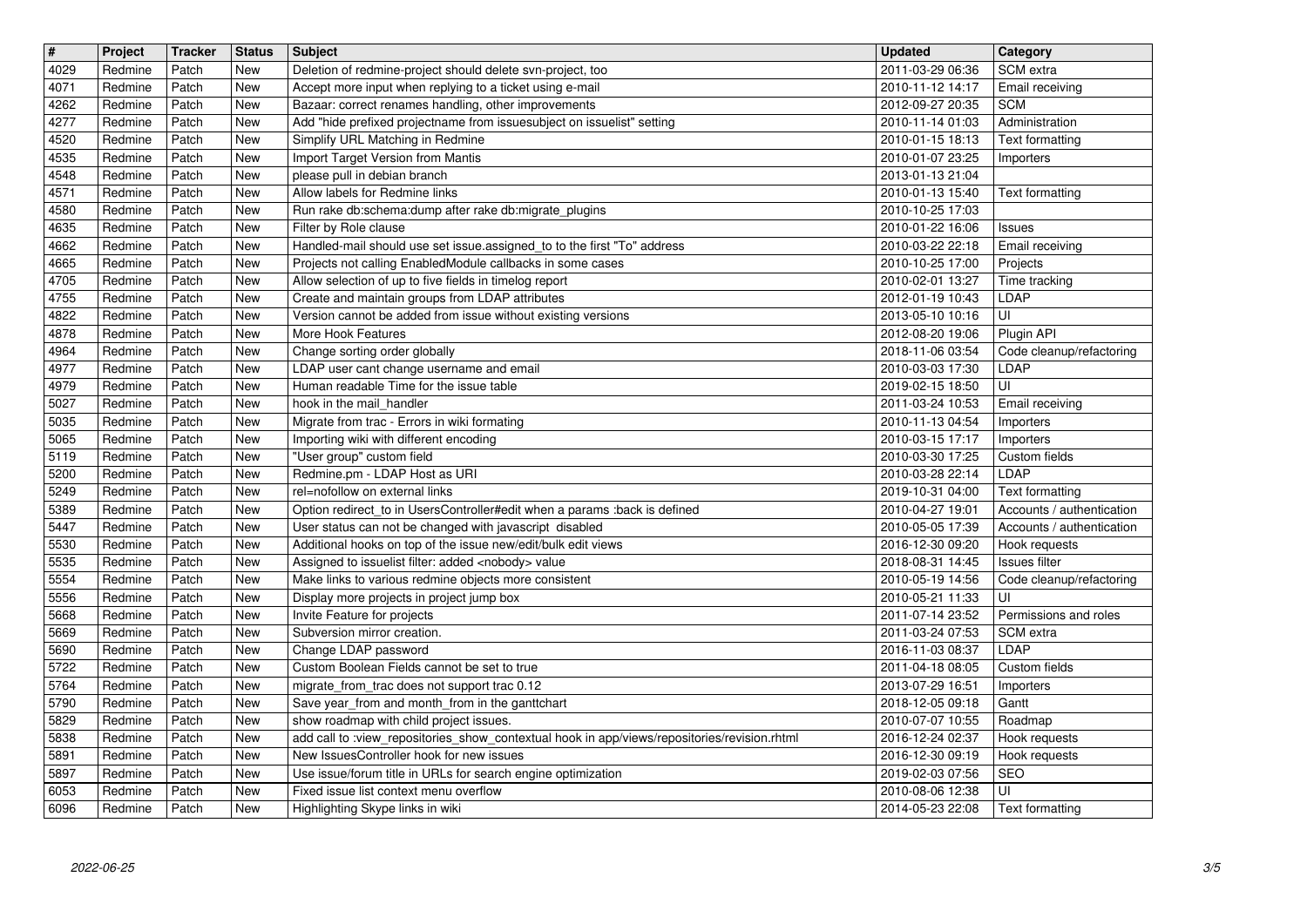| $\overline{\mathbf{H}}$<br>6107 | Project<br>Redmine | <b>Tracker</b><br>Patch | <b>Status</b><br>New | <b>Subject</b><br>Modify reposman.rb to delete a project on the repository when this project has been deleted on redmine                                                   | <b>Updated</b><br>2011-03-24 06:26   | Category<br>SCM extra                               |
|---------------------------------|--------------------|-------------------------|----------------------|----------------------------------------------------------------------------------------------------------------------------------------------------------------------------|--------------------------------------|-----------------------------------------------------|
| 6159                            | Redmine            | Patch                   | New                  | Subversion: latest changesets performance improvement.                                                                                                                     | 2011-03-29 06:25                     | <b>SCM</b>                                          |
| 6177<br>6247                    | Redmine<br>Redmine | Patch<br>Patch          | New<br>New           | "bignum too big to convert into `long'" in migrate_from_trac.rake<br>Display terget version in mouse-over popup for issues in Gantt                                        | 2011-03-23 11:36<br>2016-08-29 03:41 | Importers<br>Gantt                                  |
| 6330                            | Redmine            | Patch                   | New                  | Hyperlinks with "%" or "!" at the end                                                                                                                                      | 2010-10-05 15:04                     | Wiki                                                |
| 6414<br>6440                    | Redmine<br>Redmine | Patch<br>Patch          | New<br>New           | Added FLAG to Redmine.pm to AllowAlternateAuth methods on apache<br>Support for wiki page rendering in my page                                                             | 2011-03-24 06:22<br>2018-09-08 09:16 | SCM extra<br>My page                                |
| 6450                            | Redmine            | Patch                   | New                  | Allow localized date input and correctly transform for custom date fields                                                                                                  | 2012-08-12 17:31                     | Custom fields                                       |
| 6475<br>6528                    | Redmine<br>Redmine | Patch<br>Patch          | New<br>New           | Add an option to set the project name from apache when authenticating with Redmine.pm<br>Hooks for Administration -> Settings                                              | 2011-03-29 07:14<br>2015-12-12 07:51 | SCM extra<br>Hook requests                          |
| 6649                            | Redmine            | Patch                   | New                  | Tooltip for icons                                                                                                                                                          | 2015-03-06 04:54                     | UI                                                  |
| 6722<br>6807                    | Redmine<br>Redmine | Patch<br>Patch          | New<br>New           | Add a summary to projects<br>internal hostname included in back_url                                                                                                        | 2017-11-26 14:31<br>2010-11-02 19:17 | Projects                                            |
| 6864                            | Redmine            | Patch                   | New                  | Support of mail notification for changesets                                                                                                                                | 2010-11-12 11:49                     | Email notifications                                 |
| 6926<br>7058                    | Redmine<br>Redmine | Patch<br>Patch          | New<br>New           | Plugins captions for name and descriptions has not i18n support<br>Duplicate submit and link buttons on top of the edit form.                                              | 2010-11-29 20:42<br>2010-12-10 02:41 | 118n<br>UI                                          |
| 7086                            | Redmine            | Patch                   | New                  | Few fixes for subversion                                                                                                                                                   | 2010-12-19 14:26                     | <b>SCM</b>                                          |
| 7190<br>7204                    | Redmine<br>Redmine | Patch<br>Patch          | New<br>New           | Timelog: Show date range filter in one line and move tabs to a dedicated partial<br>Caching of public pages, requested from anonymous users (10x - 20x speed improvements) | 2011-11-24 19:54<br>2011-01-10 00:49 | UI                                                  |
| 7304                            | Redmine            | Patch                   | New                  | expand the size of date field                                                                                                                                              | 2015-01-03 14:29                     | UI                                                  |
| 7447<br>7456                    | Redmine<br>Redmine | Patch<br>Patch          | New<br>New           | Patch for improved move/copy<br><b>Gantt filters</b>                                                                                                                       | 2011-04-04 19:38<br>2021-04-26 14:33 | Issues<br>Gantt                                     |
| 7528                            | Redmine            | Patch                   | New                  | Fetch small initial set of repository changesets                                                                                                                           | 2015-03-17 15:17                     | <b>SCM</b>                                          |
| 7570<br>7574                    | Redmine<br>Redmine | Patch<br>Patch          | New<br>New           | Change test helper requirement in tests<br>RSS autodiscovery for wiki pages                                                                                                | 2012-06-10 22:42<br>2016-11-01 11:00 | Code cleanup/refactoring<br>Feeds                   |
| 7578                            | Redmine            | Patch                   | New                  | Patch: migrate ticket's owner changes when importing from Trac                                                                                                             | 2011-02-08 23:17                     | Importers                                           |
| 7610<br>7664                    | Redmine<br>Redmine | Patch<br>Patch          | New<br>New           | Patch providing issue journal rollback<br>Allowing plugins to add an option for the default gravatar                                                                       | 2022-04-05 08:16<br>2011-04-11 10:01 | Issues<br>Plugin API                                |
| 7770                            | Redmine            | Patch                   | New                  | use unless in control structures where it improves readability                                                                                                             | 2011-03-04 14:31                     | Code cleanup/refactoring                            |
| 7829<br>7895                    | Redmine<br>Redmine | Patch<br>Patch          | New<br>New           | Show branches changsets belongs to on issue page<br>Git, Mercurial: Allow source links using a tag in addition to revision hashes                                          | 2011-03-11 09:54<br>2011-03-17 05:38 | <b>SCM</b><br><b>SCM</b>                            |
| 7959                            | Redmine            | Patch                   | New                  | Patch for repository revision update (reload)                                                                                                                              | 2011-03-22 19:15                     | <b>SCM</b>                                          |
| 7974<br>7976                    | Redmine<br>Redmine | Patch<br>Patch          | New<br>New           | Hook for adding content to the bottom of Wiki page<br>Hooks for adding content to the bottom of news                                                                       | 2016-12-30 09:21<br>2016-12-24 02:41 | Hook requests<br>Hook requests                      |
| 8109                            | Redmine            | Patch                   | New                  | Support for global permissions in acts_as_attachable                                                                                                                       | 2011-04-08 23:09                     |                                                     |
| 8196<br>8294                    | Redmine<br>Redmine | Patch<br>Patch          | New<br>New           | Adding a project param to perl auth module<br>Include repos in scheduled fetch                                                                                             | 2011-04-20 10:48<br>2011-05-05 09:44 | SCM extra<br><b>SCM</b>                             |
| 8332                            | Redmine            | Patch                   | New<br>New           | Hook for project_settings_tab                                                                                                                                              | 2016-12-30 09:24                     | Hook requests<br>$\overline{\overline{\mathsf{u}}}$ |
| 8383<br>8451                    | Redmine<br>Redmine | Patch<br>Patch          | New                  | Display subprojects as individual unordered list items on project overview<br>API:REST patch for the Net::Redmine::API::REST Perl Module                                   | 2016-08-05 01:09<br>2011-05-27 14:46 | <b>REST API</b>                                     |
| 8757                            | Redmine            | Patch                   | New                  | Add hook for bulk edit post-save state<br>Edit comments for a certain time                                                                                                 | 2019-01-28 18:30<br>2012-05-03 08:02 | Hook requests                                       |
| 8768<br>8831                    | Redmine<br>Redmine | Patch<br>Patch          | New<br>New           | CSS class for issues due today in the issue list                                                                                                                           | 2011-07-16 12:41                     | Permissions and roles<br>UI                         |
|                                 |                    |                         |                      |                                                                                                                                                                            |                                      |                                                     |
|                                 |                    |                         |                      |                                                                                                                                                                            |                                      |                                                     |
|                                 |                    |                         |                      |                                                                                                                                                                            |                                      |                                                     |
|                                 |                    |                         |                      |                                                                                                                                                                            |                                      |                                                     |
|                                 |                    |                         |                      |                                                                                                                                                                            |                                      |                                                     |
|                                 |                    |                         |                      |                                                                                                                                                                            |                                      |                                                     |
|                                 |                    |                         |                      |                                                                                                                                                                            |                                      |                                                     |
|                                 |                    |                         |                      |                                                                                                                                                                            |                                      |                                                     |
|                                 |                    |                         |                      |                                                                                                                                                                            |                                      |                                                     |